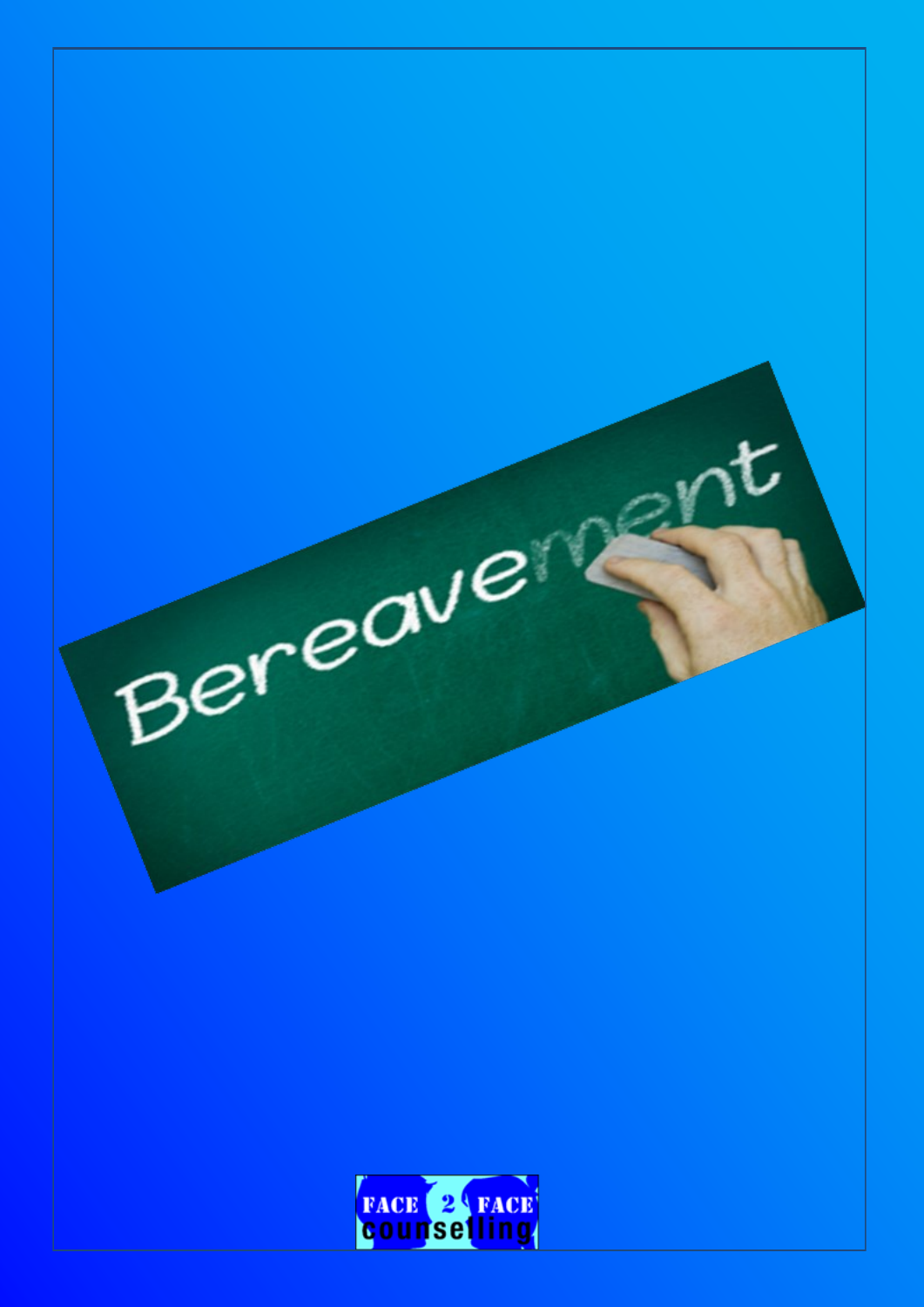

## **Everyone grieves differently.**

Grief is an active process which requires you to meet new challenges. Some people will wear their emotions on their sleeve and be outwardly emotional. Others will experience their grief more internally and may not cry. You should try and not judge how a person experiences their grief, as each person will experience it differently. There is no right or wrong way to grieve.

# **Various factors could affect your response to bereavement**

- the nature of the relationship with the person who has died
- the impact of the death on other family members
- the nature of the death
- the impact of the death on day-to-day routines and practical arrangements
- the support available for coping with the death
- previous experience of bereavement
- how you have been informed about the death



Dear Grief. I see you. I promise to take good care of you and help you transform into memories that will bring me joy. It will take time but we will work this out together.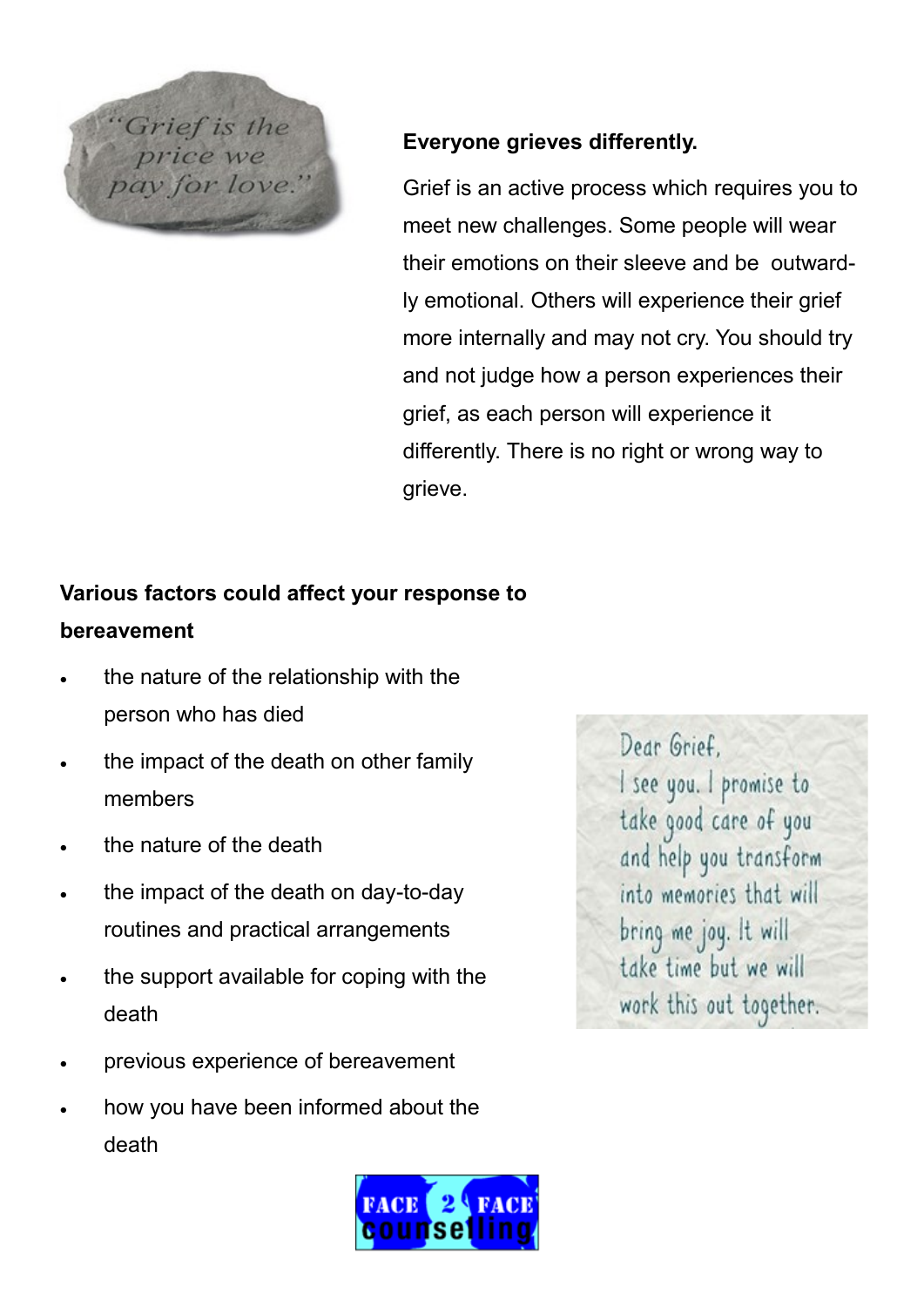# **Feelings Thoughts**



### **Physical sensations Behaviours**



Hollowness in the stomach Tightness in the chest Tightness in the throat Breathlessness Lack of energy Dry mouth Oversensitive to noise

A sense of depersonalisation (nothing seems real, including your sense of self)



Sleep disturbance

- Appetite disturbance
- Absent mindedness
- Dreams / nightmares
	- Soul searching
	- Sighing / crying
	- Hyperactive
	- Treasuring objects
- Avoiding reminders

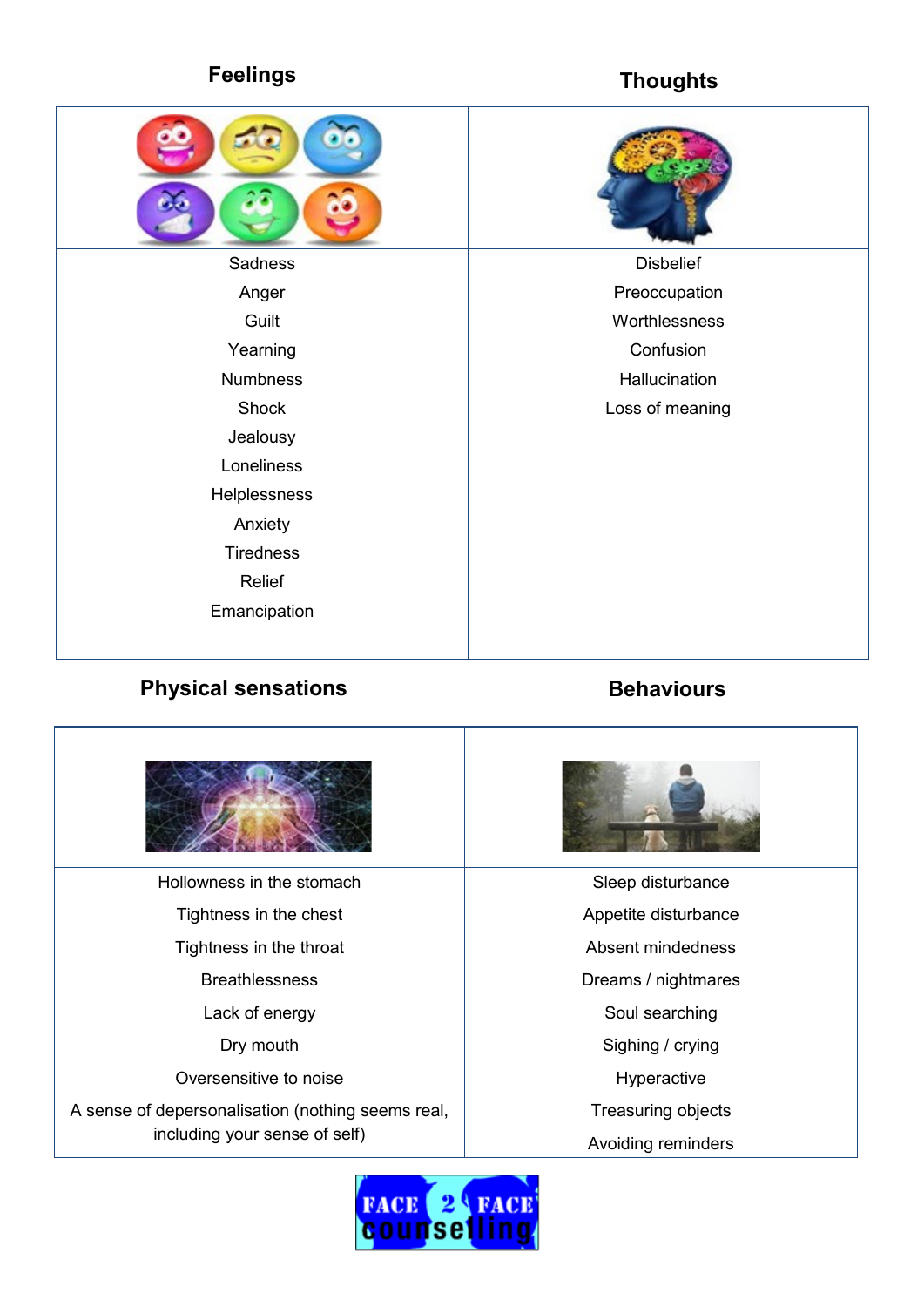# **Ideas on what happens during grief and loss (1)**



Someone who is grieving may not necessarily go through the stages in the same order, they may return to previous stages or experience all of them.

|            | Denial: "This can't be happening".                                              |
|------------|---------------------------------------------------------------------------------|
|            | The shock absorber, helping us to cope and survive the loss.                    |
|            | You may refuse to accept the fact that a loss has occurred . You may minimise   |
|            | or outright deny the situation.                                                 |
|            | Anger: "Why is this happening to me?"                                           |
|            | Questioning what has happened? how did it happen? is someone to blame?          |
|            | When you realise that a loss has occurred, you may become angry at yourself or  |
|            | others. You may argue that the situation is unfair and try to place blame.      |
|            | Bargaining: "I would do anything to change this".                               |
|            | The "what if" and "if only".                                                    |
|            | You may try to change or delay the loss. For example, you may try to search for |
| Bargaining | unlikely cures.                                                                 |
|            | Sadness: "What's the future after this loss?"                                   |
|            | The intent sadness hits us, it feels like it will last forever.                 |
|            | You have come to recognise that a loss has occurred or will occur. You may      |
|            | isolate yourself and spend time crying and grieving.                            |
|            | Acceptance: "It's going to be okay".                                            |
|            | Learning to live in this new place, accepting what has happened and where we    |
|            | find ourselves now.                                                             |
|            | You have come to accept the loss. You understand the situation logically, and   |
|            | you have come to terms emotionally with the situation. You can explore new      |
|            | options and create new plans that will help you move forward.                   |

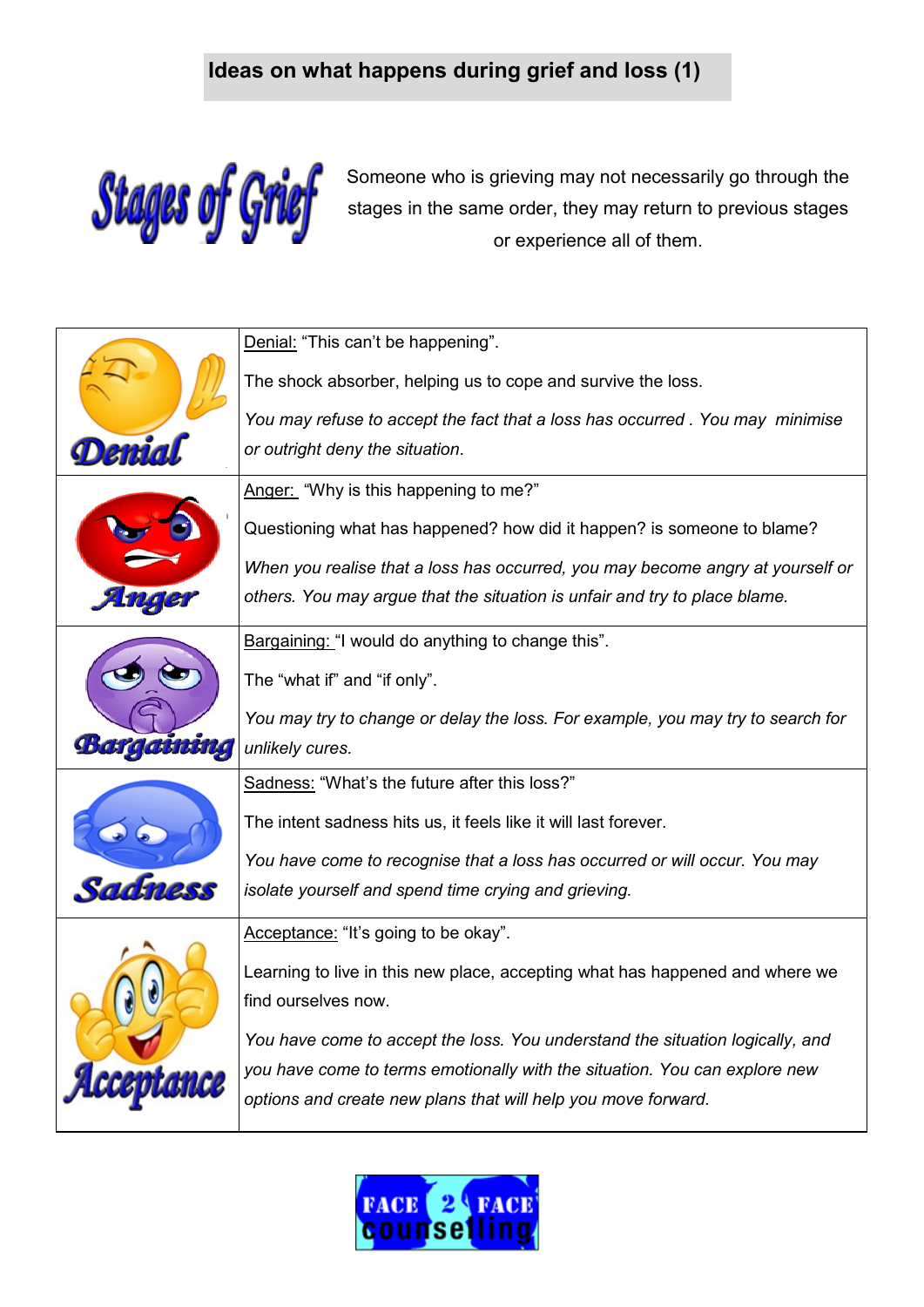## **Ideas on what happens during grief and loss (2)**

# **The Four Phases** of Crief

# **Shock Dhase** and **Numbness**

**Yearning** Searching



**Dhase** Despair Disorganization

**Reorganization Phase** and Recovery

# i<br>I what's<br>your<br>grief?

# The Four Tasks of Mourning

#### **Accepting the reality of the loss**

Coming full face with the reality that the person is dead and will not return.

#### **Working through the pain of grief**

This task requires the bereaved to acknowledge the different emotions and the pain, rather than suppressing or avoiding these feelings, in order to work through them.

# **Adjust to an environment in which the deceased is missing**

This task will vary based on the nature of the relationship with the person who has died. It might require adopting a role or function that the deceased once performed. It might mean that shared routines or activities can no longer take place as they once did.

## **Find an enduring connection with the deceased while embarking on a new life**:

While nothing can compel you to completely

forget about your relationship with the deceased, the goal is to find an appropriate place for their memory in your life. This might require letting go of attachments, so that new and meaningful relationships can begin to form.

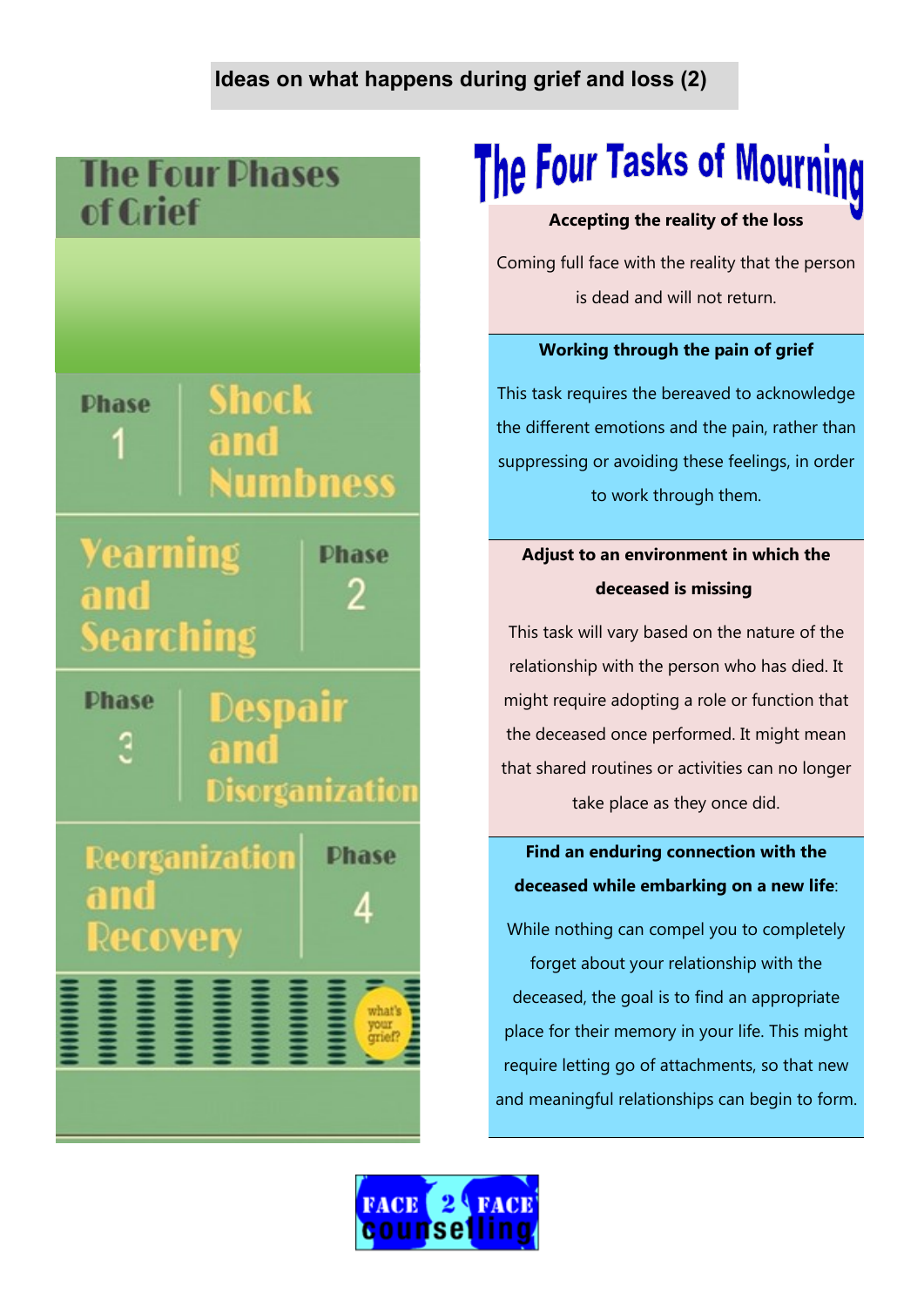

This model presents an alternative to the idea of phases or stages of grief and challenges the suggestion that grief "becomes smaller over time".

According to this idea, grief starts off as all-consuming, and in fact, stays the same size and intensity - but the bereaved person grows 'around' their grief

The result looks somewhat like a fried egg, with the white representing your life and the yolk representing your grief – therefore this idea of grief is sometimes referred to as the "fried egg model".

*You will have new experiences, meet new people, and begin to find moments of enjoyment. Slowly, these moments will grow and become more frequent— your life growing beyond the grief.*



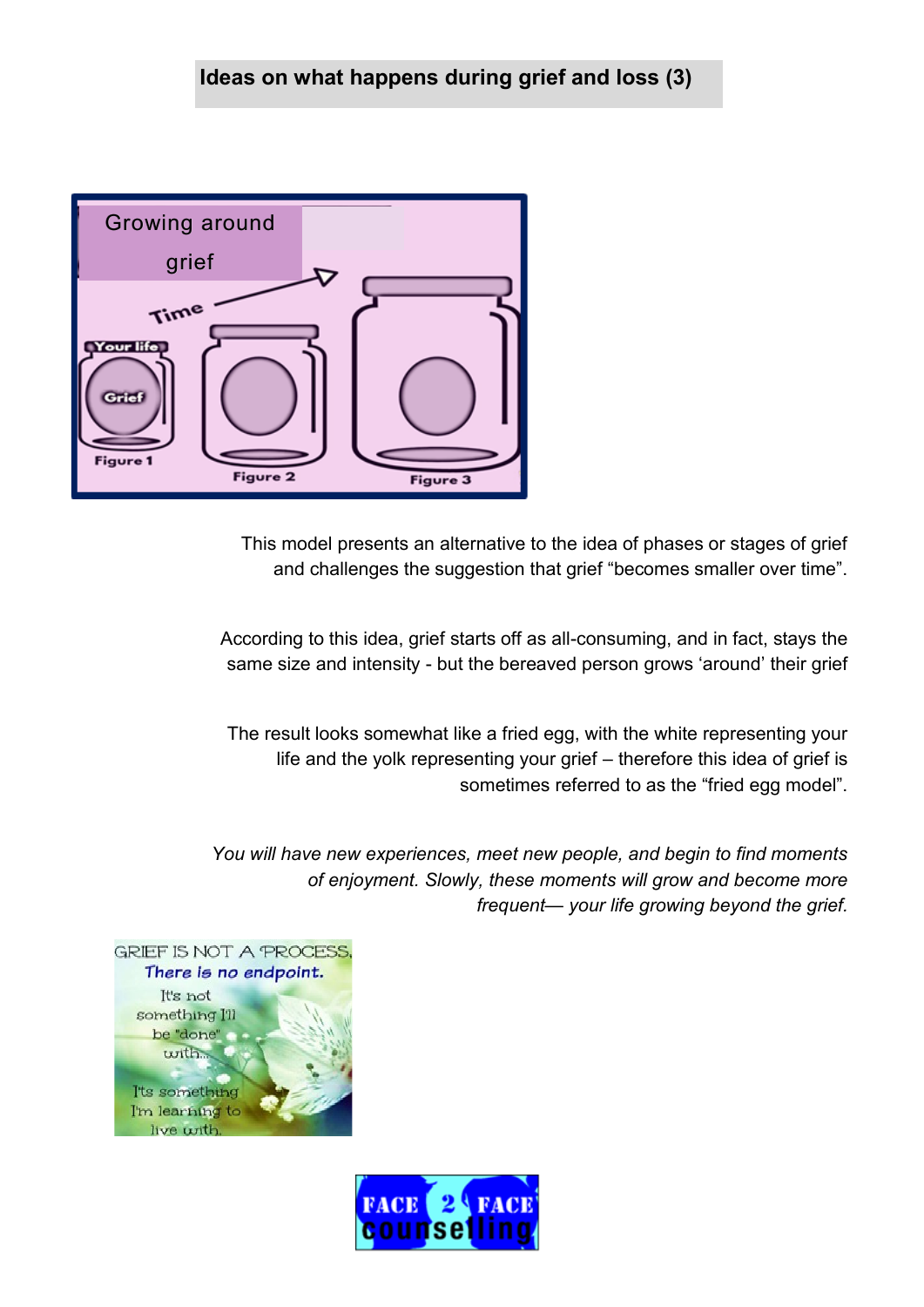

What did I find helpful at the time?

How did I help myself?

# Do any of the ideas on loss

# help me understand my own experience?

What help was missing?

What did I find unhelpful at the time?



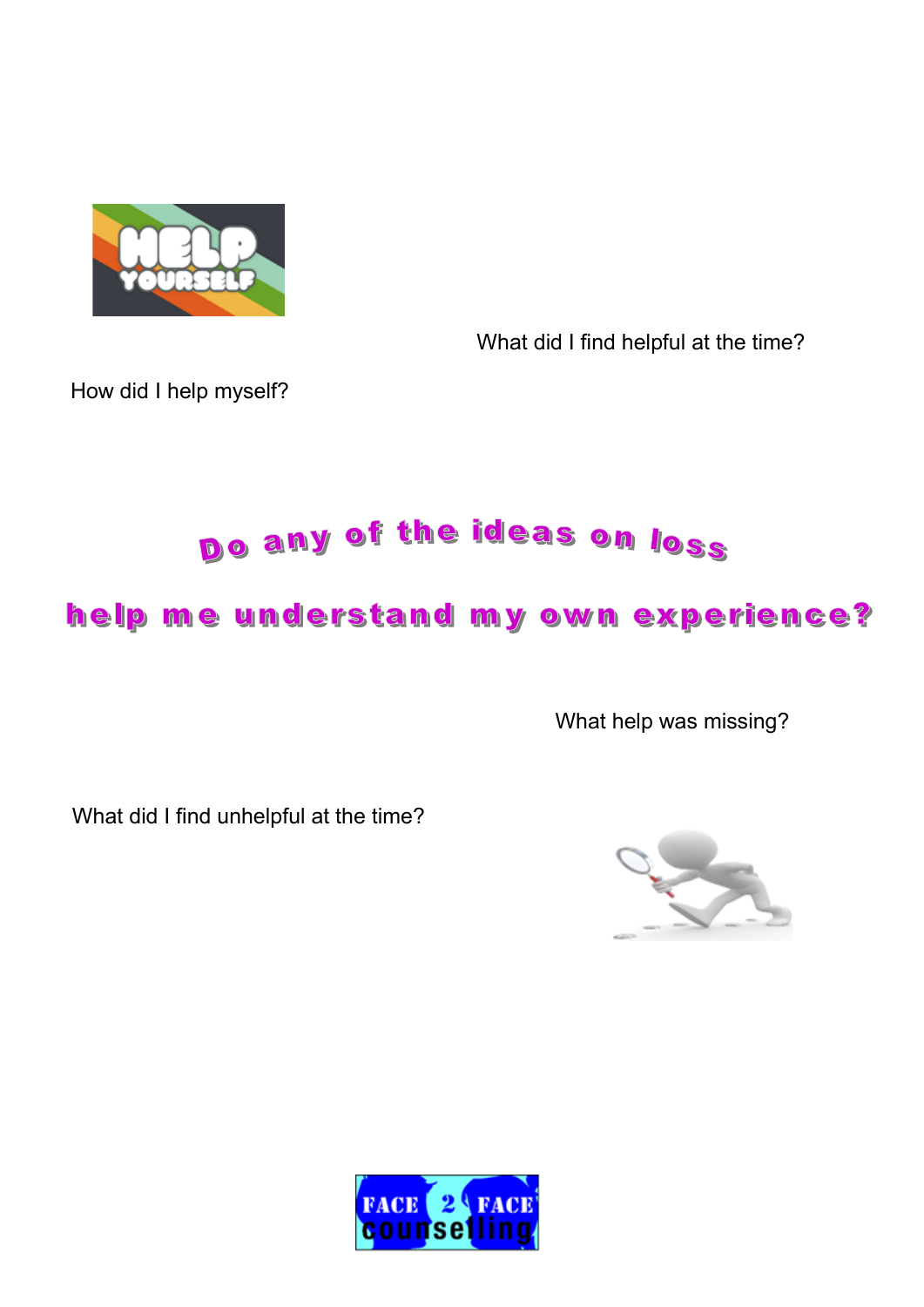# **Types of grief**

#### Normal or common grief

Contrary to what the name suggests, there really are no set guidelines on time or severity that define normal grief. Instead, think of normal grief as any response that resembles what you might predict grief to look like (if that makes any sense!).

Those who experience normal grief are able to continue to function in their basic daily activities despite the feelings of grief. From the outside it may seem as if the person has not been affected by it, but pain, numbness and other feelings are still present under the 'normal' surface. It's common for acute feelings of grief to come in bursts, so they may not be obvious to everyone unless they're with the griever 24/7.



#### Anticipatory grief

This type of grief might happen in expectation of many different types of loss; but perhaps the most obvious is in expectation of a person's death. Anticipatory grief helps to prepare us emotionally to deal with the loss that is to come.

For family caregivers, grieving can start long before the person you are caring for actually passes way. For example, if someone close to you is diagnosed with a terminal illness, or we might discover that one of our loved ones only has a short time left to live - you may begin to mourn in expectation of what lies ahead.

Anticipatory grief can be difficult to deal with, as you may want to stay strong or appear positive so that you can support the person who is ill. It can be difficult to speak with others about anticipatory grief because the person you care for is still alive and you may have feelings of guilt or confusion as to why you are feeling this kind of grief. Even though it's very difficult, this extended grieving process hopefully gives you time to say goodbye to your loved one and prepare for the future.

"One of the hardest<br>hings you'll ever have<br>hist arieve the loss

#### Traumatic grief

This is more likely to be experienced when we are faced with a sudden, violent and/or unexpected loss of a loved one. Losses for which we are unprepared, particularly if we can't be present or to hold or touch those we have lost, are difficult to understand and make real. Words and situations might easily remind us of our loved one, and we might need time to loosen our tight grip on memories and personal items.

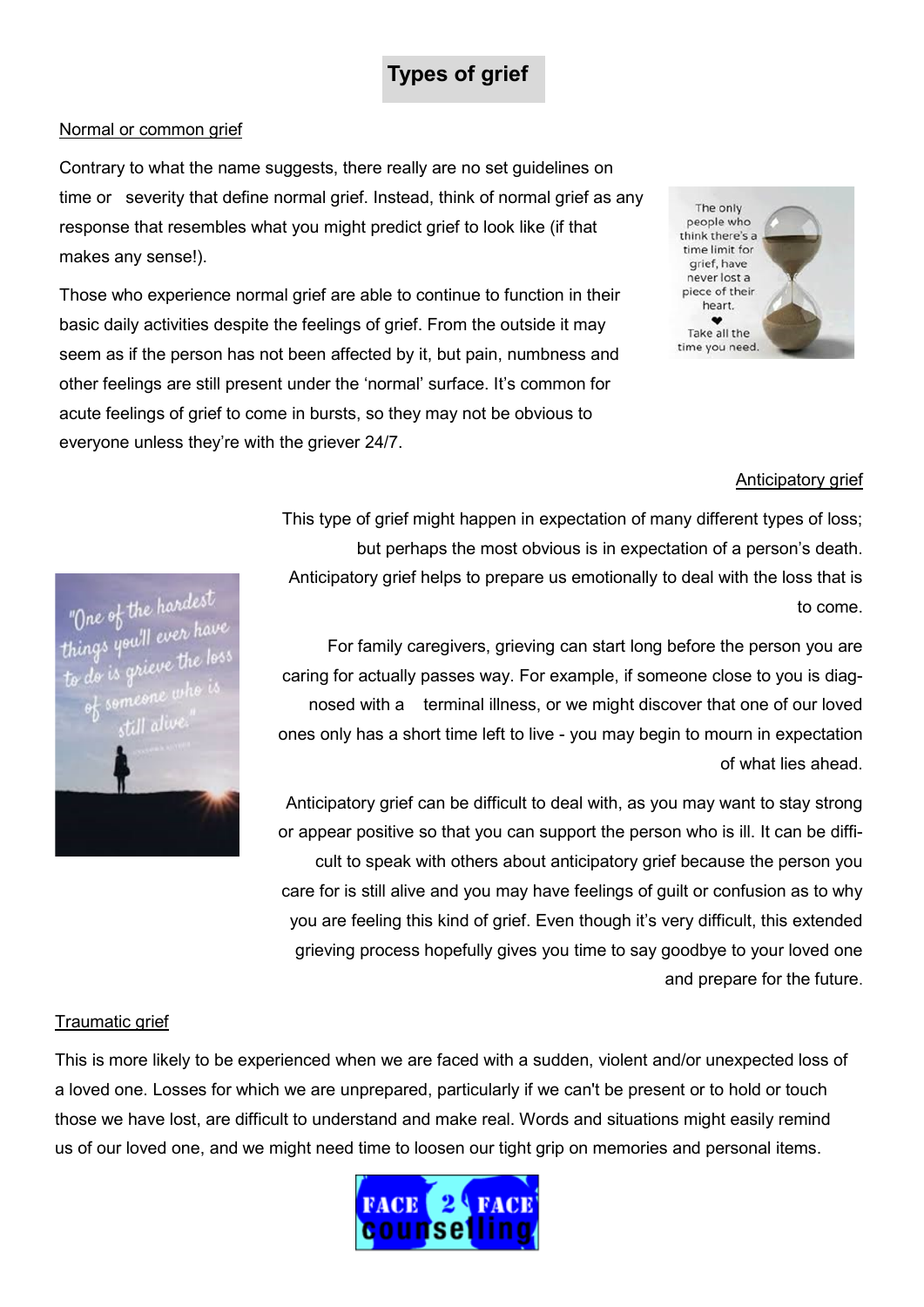# Coping strategies

#### Memory box

*Put keepsakes in so that they are all in one place and are easy to find.*

- Cards from a special occasion, or from specific important people in your life.
- Photographs.
- Tickets to special events.
- Holiday mementos.
- Artwork.
- School books.
- Certificates and trophies.
- Greetings cards that you've been given from loved ones.
- Their funeral service sheet.
- Newspaper from the day your loved one was born.
- Coins from the year they were born.

#### Write a letter, poem or song to someone in your life



Maybe this can be a way to say goodbye. You could tell that person the things you wish you'd said. Tell them the highlights of your life…

*This letter/ poem is yours and needs no validation from anyone else.* 

#### Draw a picture or make a photo collage

Let your emotions out in a creative way which you enjoy. Do not be afraid of your emotions or your memories, good or bad.



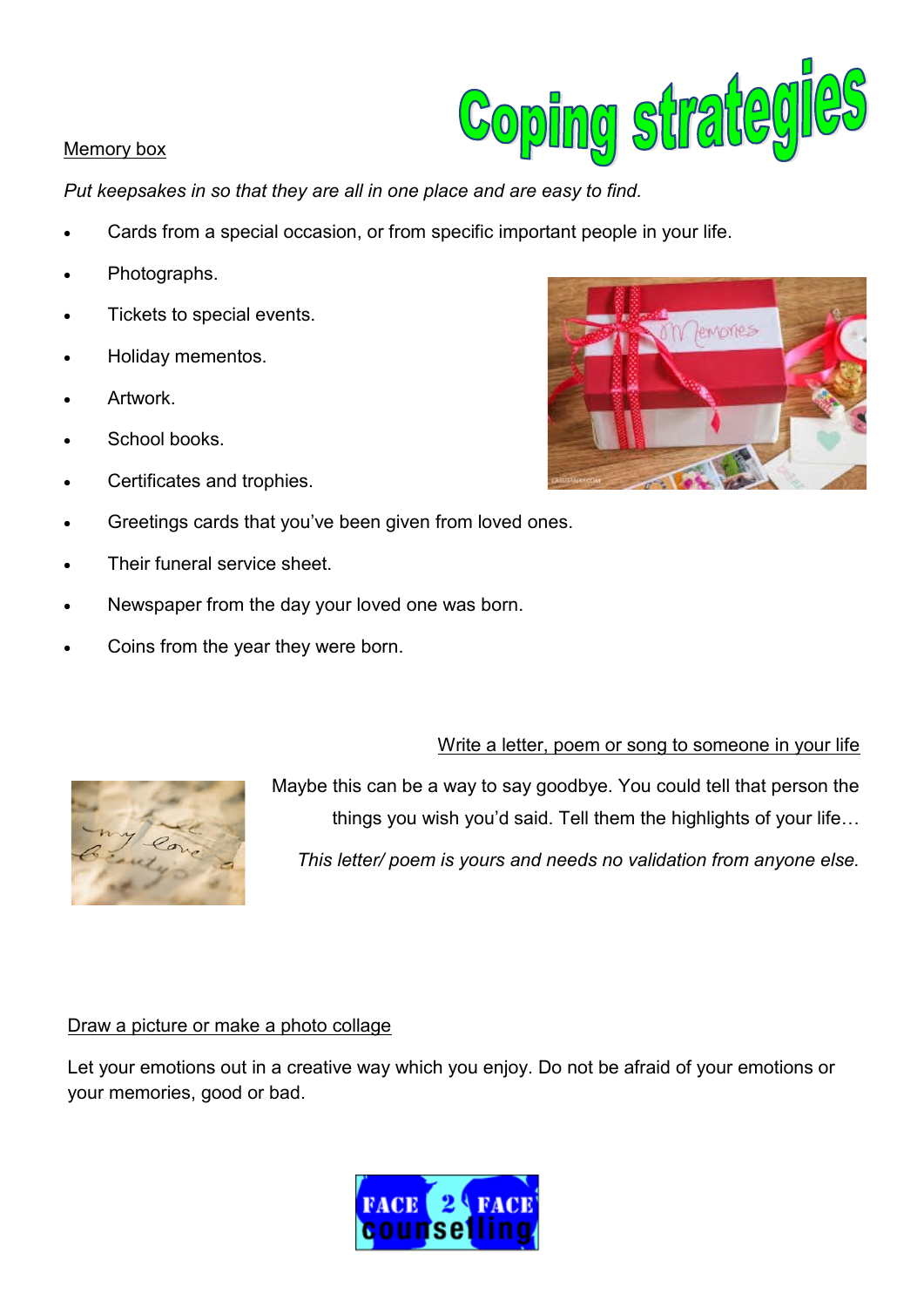



#### Plant a tree / shrub / bulbs / seeds

Choosing a tree or shrub that flowers could be nice for a memorial planting. Flowers draw your attention, making it a special time when a memorial tree is blooming. Perhaps it blooms around the time of the loved one's birthday or passing, or its flowers are a colour that you might associate with the loved one.

Make sure whatever you're planning is suitable for the zone it will be grown in and not terribly difficult to grow.

*You could also dedicate a gift memorial tree with an organisation.*

#### Plantable seed paper

Plantable paper is a biodegradable eco-paper that is made with post-consumer materials and embedded with seeds. When the paper is planted in a pot of soil, the seeds grow and the paper composts away. All that is left behind is flowers, herbs or vegetables, and no waste.

#### Light a candle or hang a garden light in the garden

For centuries people around the world have burned candles in remembrance of loved ones who have died, and as a way of healing the past and bringing hope for the future. Keeping a light burning in remembrance signifies that the memory still lives on and burns bright.

Lighting a candle can be used as a meditative tool. The simple ritual of lighting a candle and watching the hypnotic flickering flame is calming and relaxing.





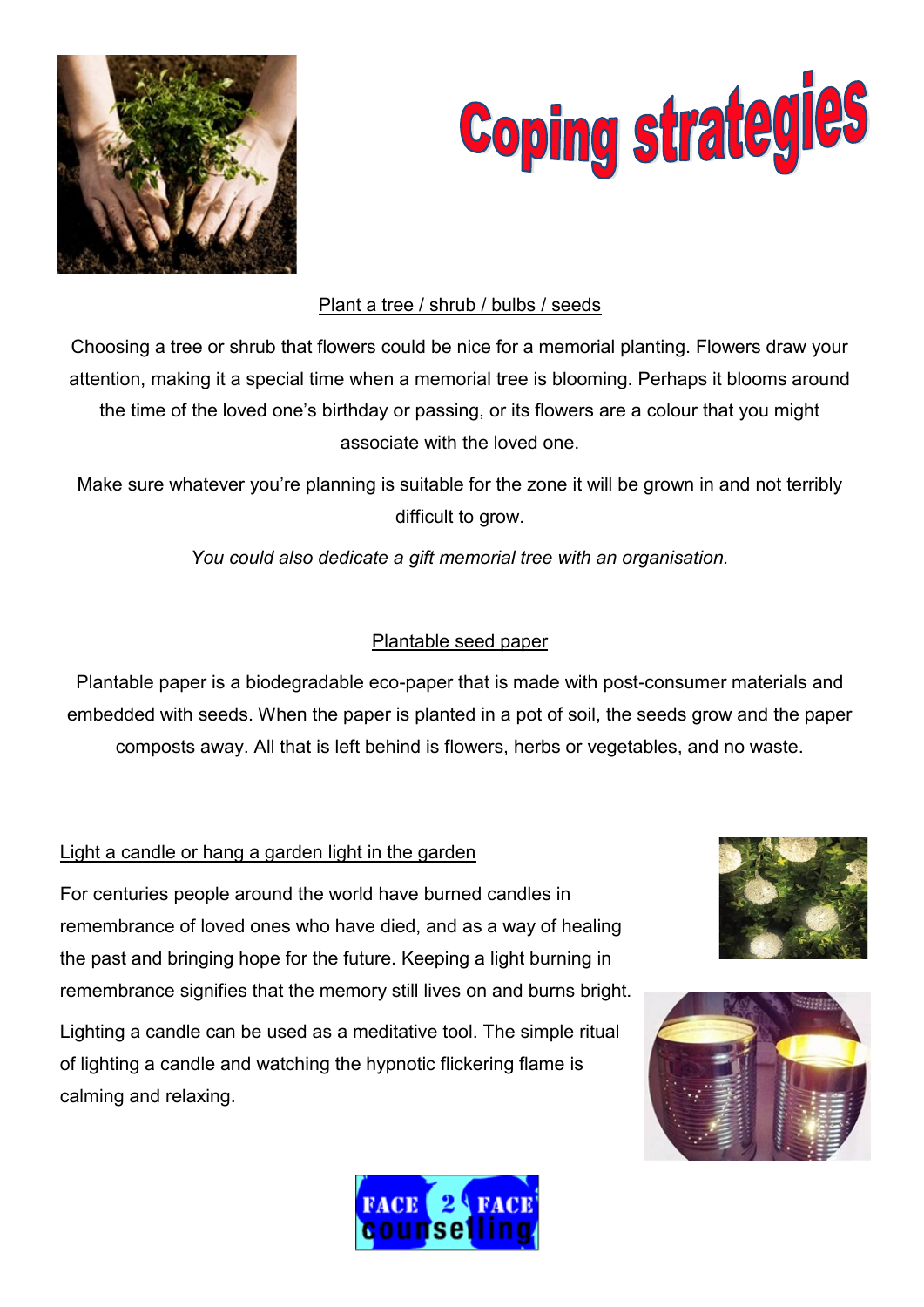



#### Play a special song or create a playlist

Music is incredibly evocative and certain tunes can make us catch our breath or transport our memories back to special moments in time.

#### Cook a favourite meal

You could cook a favourite meal on the anniversary of your loved one's death.

# reflecting a special memory. Photo albums and online memorials

Dig out the family albums and look through them. Take turns dipping into a shoebox of old snaps and listen to the memories they bring back.

A memorial app is a great way to keep memories alive and revisit when you are thinking about someone you love on their death anniversary. You can keep it private, or invite friends and family members to share photos, memories and loving sentiments..







#### Memorial jewellery

In the 19th century, mourning jewellery included pendants, lockets and even trinkets made of human hair. Today, you'll find craftspeople and designers able to create sparkling glass beads and even diamonds from a loved one's ashes; while an engraved silver locket containing a photo is a beautiful way to hold someone close to your heart. A charm bracelet could be a way to mark the years that go by on the anniversary of someone's death, with each new charm

## Take care of your physical and emotional health

- Exercise
- Eat healthy foods
- Try and keep to routines
- Reduce your stressors
- Take time to relax
- Ask for support